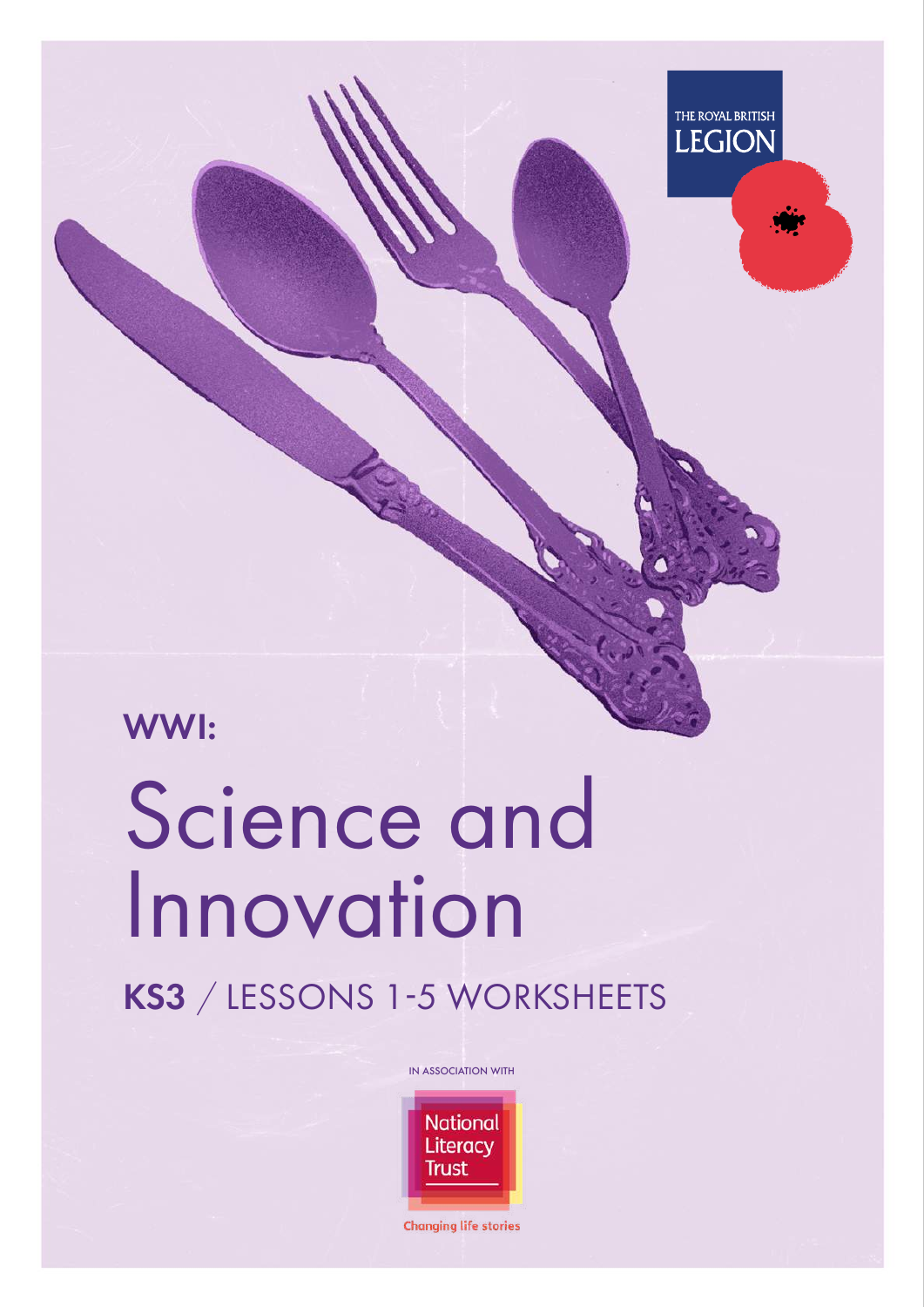#### LESSON 1: WORKSHEET

### Harry Brearley



Harry Brearley was born on 18 February 1871 in Sheffield. Like many children who grew up in the city, Harry was the son of a steelworker. When he left school at the age of twelve (leaving school at an early age to get a job was not uncommon in this age) he became a labourer at his father's steelworks. In later years he would be promoted to the post of general assistant in the company's chemical laboratory, where metals were turned into useful parts.

Harry worked hard at the lab but also studied at home and in evening classes, learning how to specialize in steel production techniques and chemical analysis. By his early thirties Harry had earned a good reputation in the industry.

#### Industrial change

All through the 19th century, Europe had seen a massive industrial transformation which helped to bring about many new scientific inventions. Developments in metallurgy (the study of metals), chemistry and electricity led to new forms of explosives, made firearms more reliable and also made communication by telegraph possible.

It was in 1908, when two of Sheffield's two biggest steelworks decided to jointly launch a new research laboratory, that Harry was asked to lead on the project. He went on to join Brown Bayley's Steel Works (also in Sheffield) and he became a director of the firm in 1925.

#### The science of war

Britain began manufacturing large quantities of weapons before WW1, but there was a problem when they were used in battle – the barrels of the guns eroded. As a prominent Metalurgist, Harry began researching new steels which would not erode at high temperatures. He tried adding extra chromium to the steel to see if this would help preserve the barrel casing for longer.

#### The accidental discovery

When at the testing stage, he discovered completely by accident that this new combination of traditional carbon steel and chromium was very resistant to chemical attack and he immediately named it 'rustless steel'.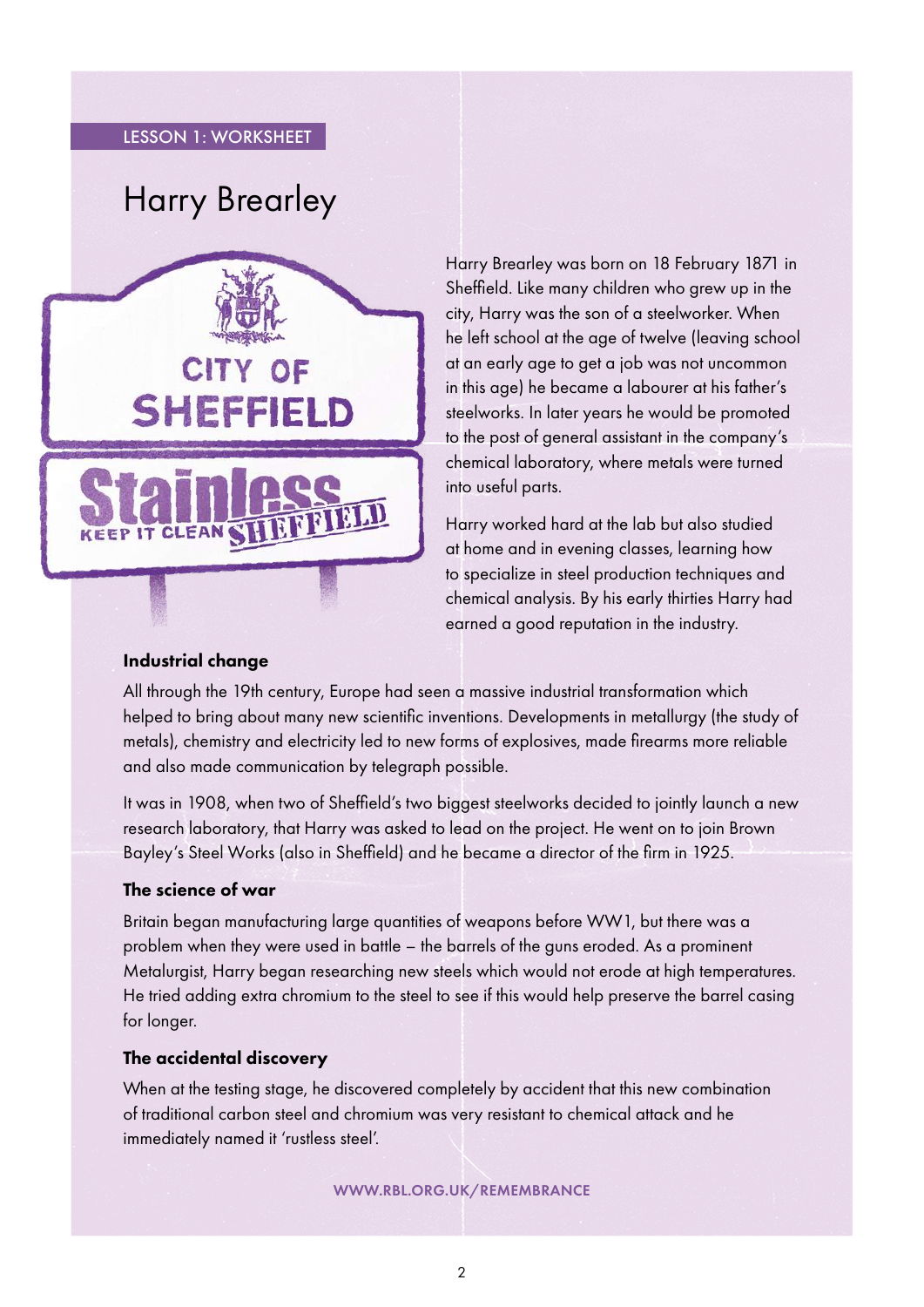#### LESSON 1: WORKSHEET

Being from Sheffield, 'The Steel City', Harry saw the potential for the new metal to be used in cutlery and household utensils. Until now, household cutlery had been made from other metals, including silver.

As well as making cutlery quite expensive, it also meant that all food that was eaten had an odd taste of metal that came with it.

Today you'll find lots of things around you made from stainless steel, like kitchen sinks, pots and pans, tools, medical equipment and even artwork – all because of Harry's accidental invention.

#### **Charity**

In 1941 Harry Brearley created a charity called The Freshgate Trust Foundation. The Foundation is a grant making charity operating in Sheffield and South Yorkshire which aims to help out people from 'modest' circumstances like himself to experience travel, education, the arts and music.

#### **QUESTIONS**

- 1. Where was Harry Brearley born? (1)
- 2. What was Harry's first job after leaving school? (1)
- 3. How do you think Harry became an industry expert in steel working? (2)
- 4. What is metallurgy? (1)
- 5. What did Harry try adding to the steel to improve it? (1)

#### EXTENSION QUESTIONS

- 6. What was the name of the Steel Works Harry became a director of? (1)
- 7. What was the original name for Harry's invention? (1)
- 8. Name two household items that stainless steel can now be used for. (2)
- 9. What is the name of the trust Harry set up after the war? (1)
- 10. What are the activities the trust wishes to help people with? Name at least two. (2)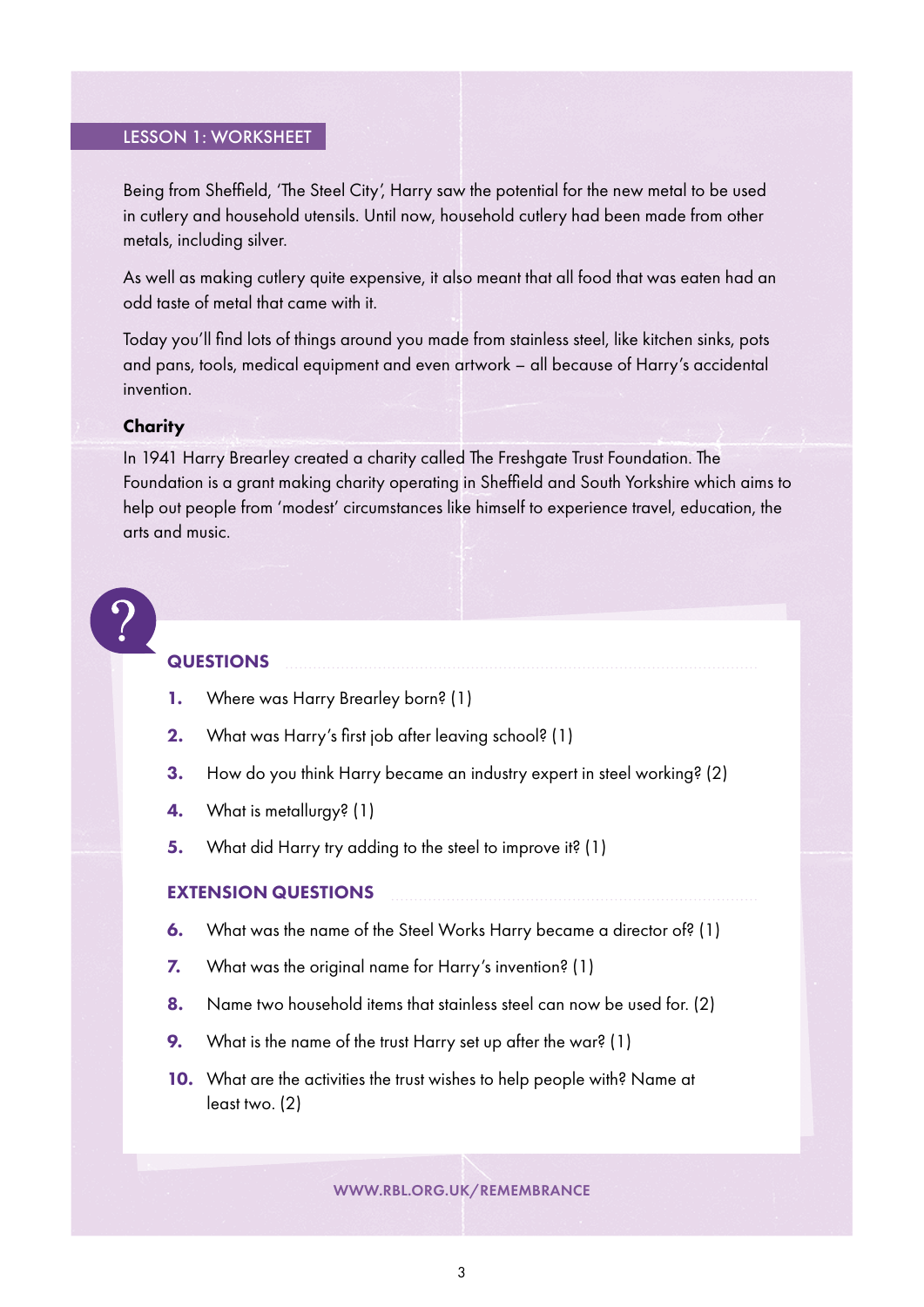#### LESSON 2: WORKSHEET

## **Serendipity**

Bad news for the snack you were saving I hope it's a liquid you're craving. That magnetron cooks Everything by the book Now we can all get microwaving!

Don't throw your attempts out the window Your wall cleaner works don't you know – Not to get spic and span, It works better man, As a fun, sticky, smelly Play Doh!

I'd like to invest in your plane goo. Have a look at what this stuff can do! Please share with the group, Your bizarre looking gloop, You've discovered a Superglue!

That spring is too wobbly and kinky So knock it away with your pinky. But do not despair, As my friend you have there, The world's greatest plaything - the slinky!

Your doggy my friend is a hero! Grabbing nature while out on the go, As nature got stuck, Oh my friend you're in luck, A fur problem known as Velcro!

#### PAUL JENKINS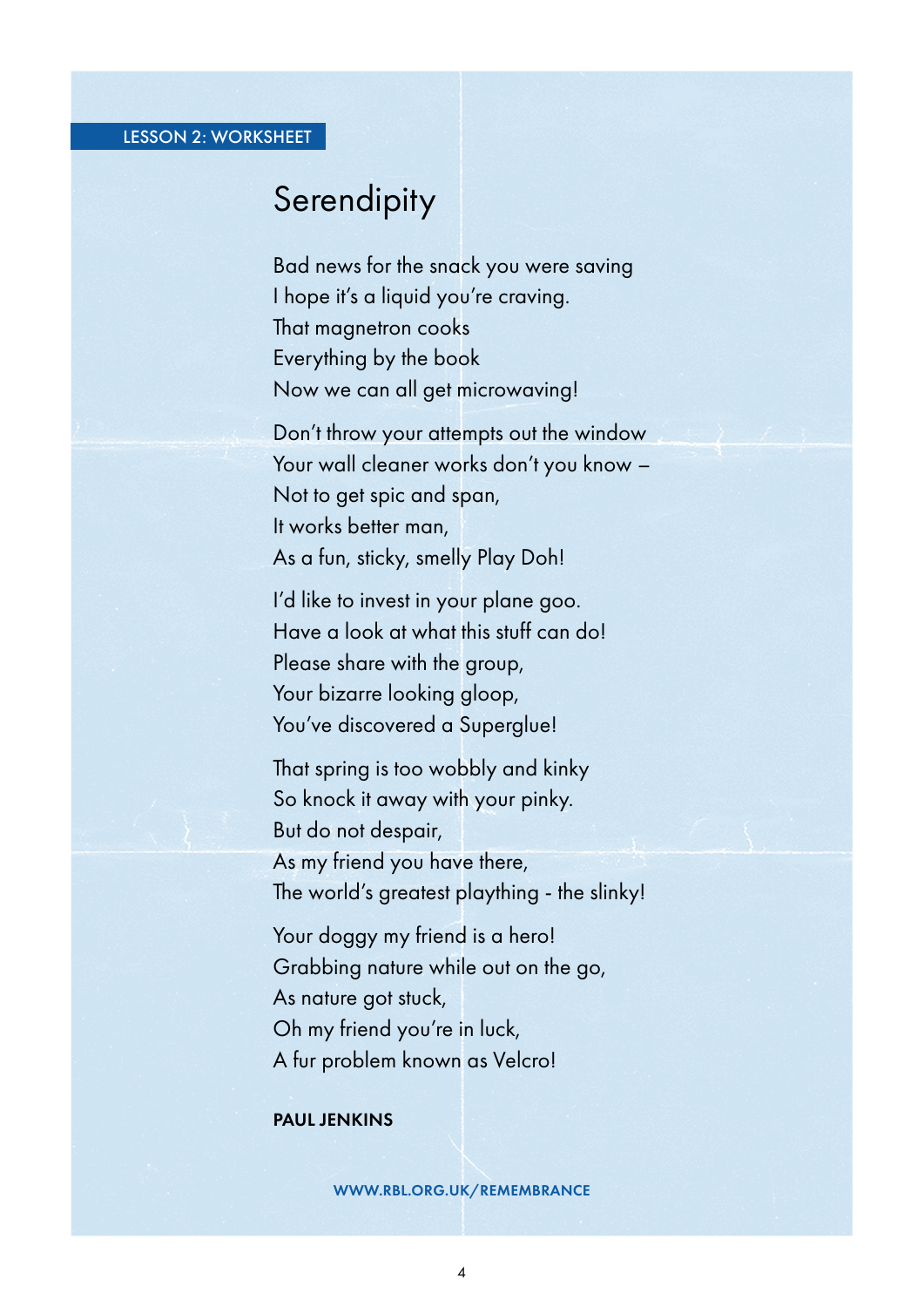#### LESSON 2: WORKSHEET

 $\circ \nmid$ 

#### INVENTION: MICROWAVE OVEN

 $\hat{\mathcal{F}}$ 

#### DISCOVERED BY: PERCY L SPENCER

HOW DISCOVERED:Spencer was using a Magnetron in his lab and realized the radiation had melted a chocolate bar he had in his pocket. The Microwave was born!

#### INVENTION PLAY DOH

#### DISCOVERED BY: KUTOL PRODUCTS

HOW DISCOVERED: Kutol was a cleaning company that was looking for a way to clean wallpaper and invented a squishy ball to do so. When children at the company started playing with it they realized they could add colouring to quickly make it a very popular toy!

#### INVENTION: SLINKY TOY

#### DISCOVERED BY: RICHARD JAMES

HOW DISCOVERED: James was a Navy Engineer trying to use springs for sensitive instruments when he accidentally knocked one over. Instead of crashing down to the floor, it gracefully sprang downward and the slinky toy was born!

#### INVENTION SUPERGLUE

#### DISCOVERED BY: HARRY COOVER

HOW DISCOVERED: Coover was trying to use a substance he created to coat aircraft canopies. Annoyingly it stuck to absolutely everything making it useless for his job – but perfect for fixing everyday items that needed sticking together!

#### INVENTION VELCRO

#### DISCOVERED BY: GEORGE DE MESTRAL

HOW DISCOVERED: Swiss engineer George De Mestral was out walking his dog when he noticed that the small bits of plants were sticking to his dogs fur (and to his socks!) – he realized that the tiny 'hooks' on the seeds were the reason for it and Velcro was born!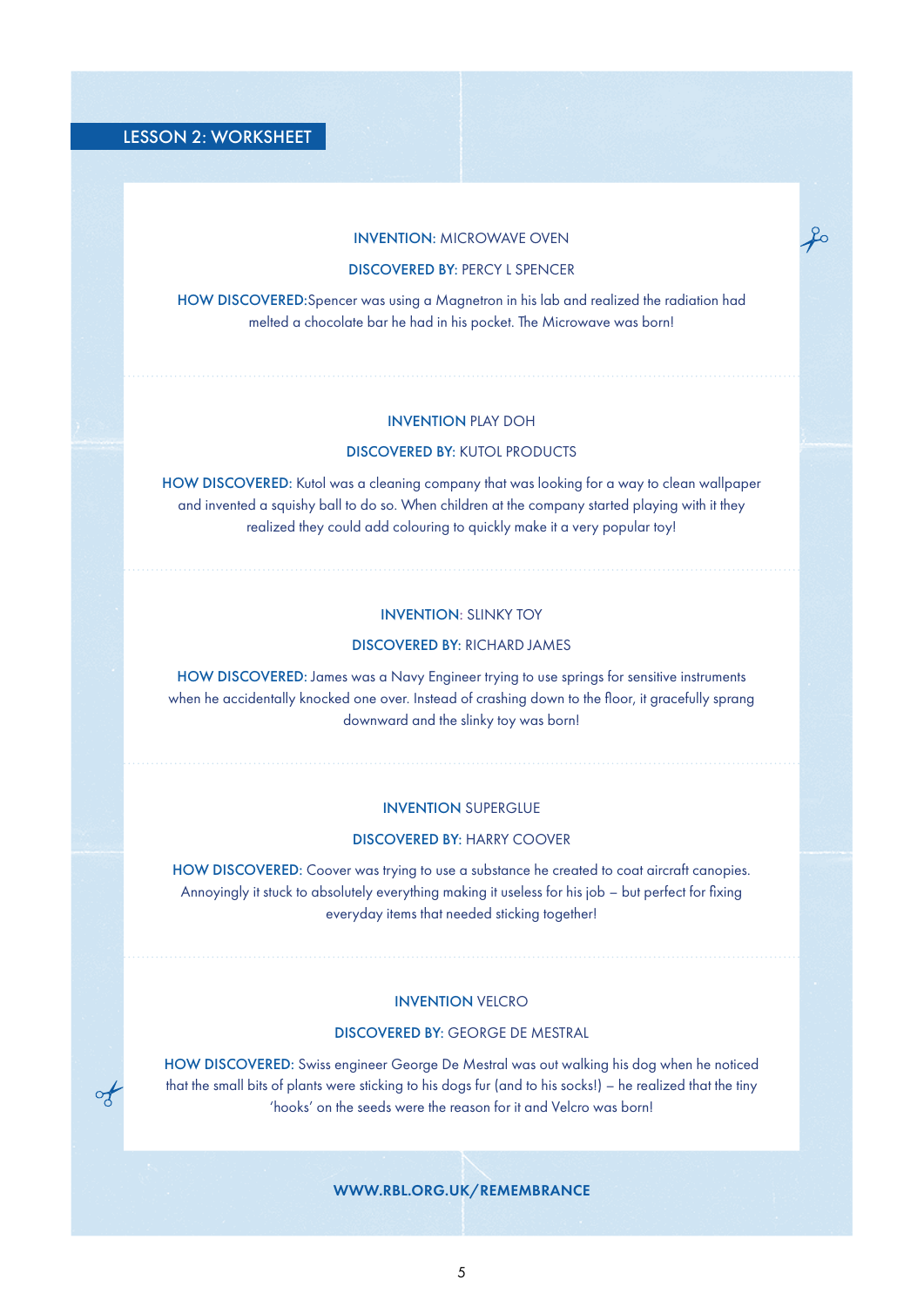## Stainless Steel Teabags

 $\curvearrowleft$ 

### Zips Vegetarian Sausages

Daylight Savings Time

Pilot **Communications** 

Blood Banks Sanitary Towels

 $\circ f$ 

Tissues Documentaries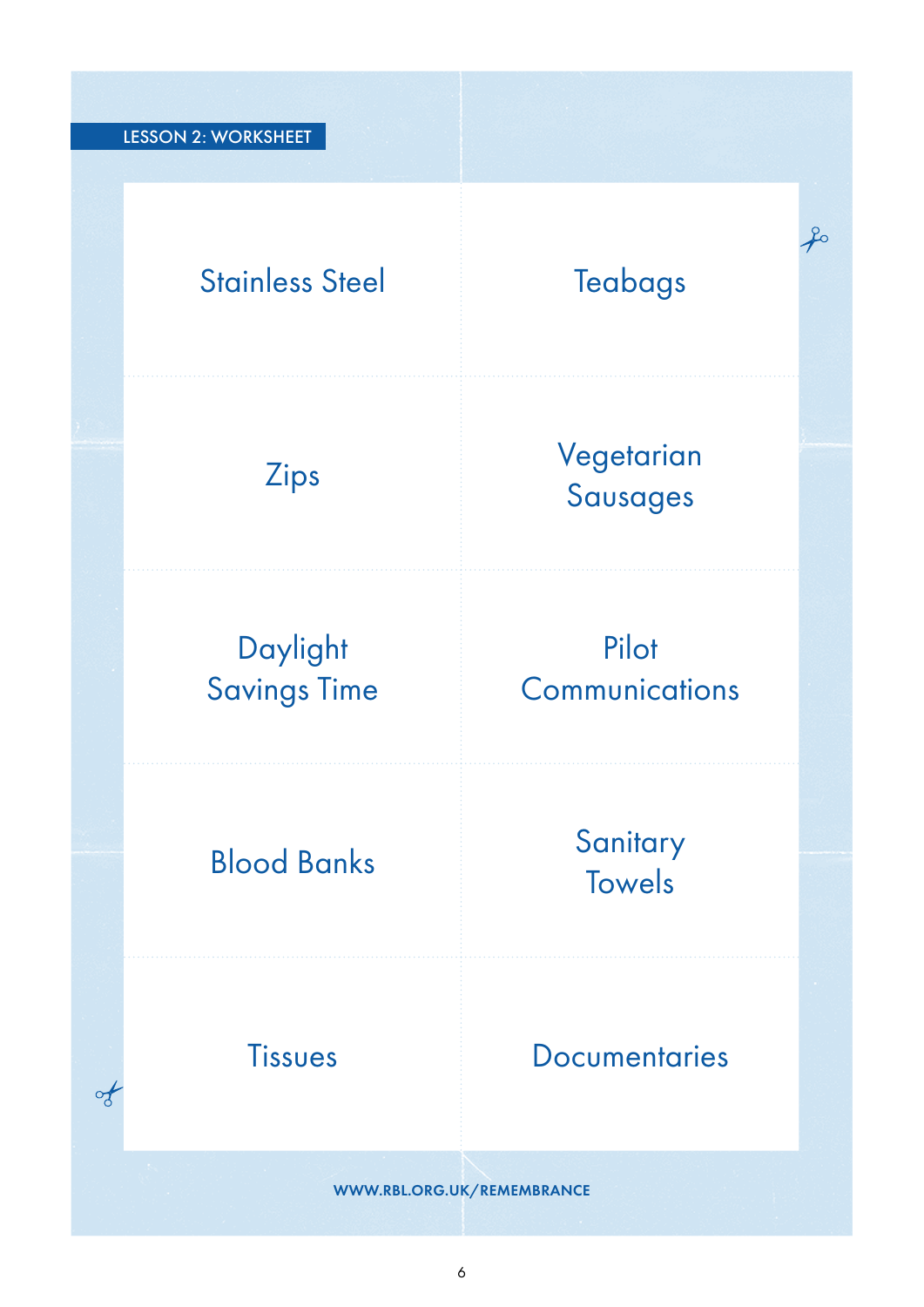#### BBC NEWS - 10 INVENTIONS THAT OWE THEIR SUCCESS TO WORLD WAR ONE

### Sanitary towels...

A revolutionary new material called Cellucotton had been invented before WW1, but nobody had realised just how useful it would prove to be. The company who invented, Kimberley Clark, had been searching for a material which was more absorbent than cotton, but much cheaper to make in their factories.

They took it back to the US and trademarked it. Then, once the US entered the war in 1917, they started using Cellucotton to make the wadding for bandages at a rate of 380-500ft per minute.

But Red Cross nurses on the battlefield realised its benefits for their own personal, hygienic use, and it was this unofficial use that ultimately made the company's fortune.

"The end of the war in 1918 meant that the army and the Red Cross stopped ordering Cellucotton bandages. This meant that Kimberley Clark had a revolutionary material, but nothing to use it for, until they realised that the Red Cross nurses had already given Cellucotton a new use.



"After two years of intensive study, experimentation and market testing, the K-C team created a sanitary napkin made from Cellucotton and fine gauze, and in 1920, in a little wooden shed in Neenah, Wisconsin, female employees began turning out the product by hand," the company says.

The new product, called Kotex (short for "cotton texture"), was sold to the public in October 1920, less than two years after the Armistice.

### ... and paper hankies

Selling sanitary pads was not easy, as many women felt self-conscious buying them in shops in view of other people, especially men. Although more women began buying them, it was not enough to cover the cost of making them, so Kimberley Clark looked for another solution.

In the early 1920s, CA "Bert" Fourness conceived the idea of ironing cellulose material to make a smooth and soft tissue. With much experimentation, facial tissue was born in 1924, with the name "Kleenex".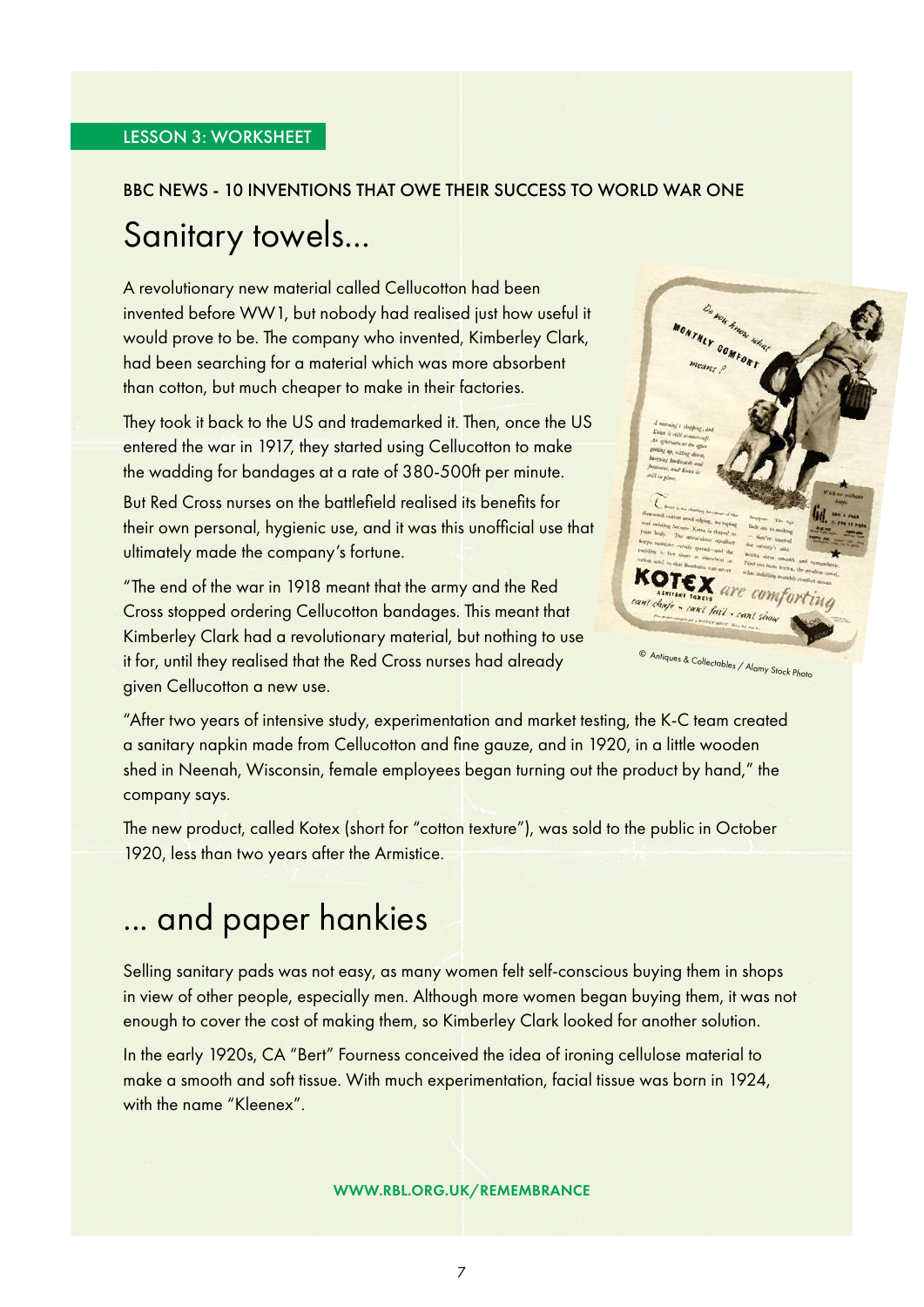#### BBC NEWS - 10 INVENTIONS THAT OWE THEIR SUCCESS TO WORLD WAR ONE

### Sun lamp

In the winter of 1918, it's estimated that half of all children in Berlin were suffering from ricketsa condition whereby bones become soft and deformed. At the time, the exact cause was not known, although it was associated with poverty.

A doctor in the city - Kurt Huldschinsky - noticed that his patients were very pale. He decided to conduct an experiment on four of them, including one known today only as Arthur, who was three years old. He put the four of them under mercury-quartz lamps which emitted ultraviolet light.

As the treatment continued, Huldschinsky noticed that the bones of his young patients were getting stronger. In May 1919, when the sun of summer arrived, he had them sit on the terrace in the sun. The results of his experiment, when published, were greeted with great enthusiasm. Children around Germany were brought before the lights. In Dresden, the child welfare services had the city's street lights dismantled to be used for treating children.

Researchers later found that Vitamin D is necessary to build up the bones with calcium and this process is triggered by ultraviolet light. The undernourishment brought on by war produced the knowledge to cure the ailment.

### Daylight saving time

The idea of putting the clocks forward in spring and back in autumn was not new when WW1 broke out. Benjamin Franklin had suggested it in a letter to The Journal of Paris in 1784. Candles were wasted in the evenings of summer because the sun set before human beings went to bed, he said, and sunshine was wasted at the beginning of the day because the sun rose while they still slept. Similar proposals were made in New Zealand in 1895 and in the UK in 1909, but without concrete results.

It was WW1 that secured the change. Faced with acute shortages of coal, the German authorities decreed that on 30 April 1916, the clocks should move forward from 23:00 to midnight, so giving an extra hour of daylight in the evenings. What started in Germany as a means to save coal for heating and light quickly spread to other countries.

Britain began three weeks later on 21 May 1916. Other European countries followed. On 19 March 1918, the US Congress established several time zones and made daylight saving time official from 31 March for the remainder of WW1.

Once the war was over, Daylight Saving Time was abandoned - but the idea had been planted and it eventually returned.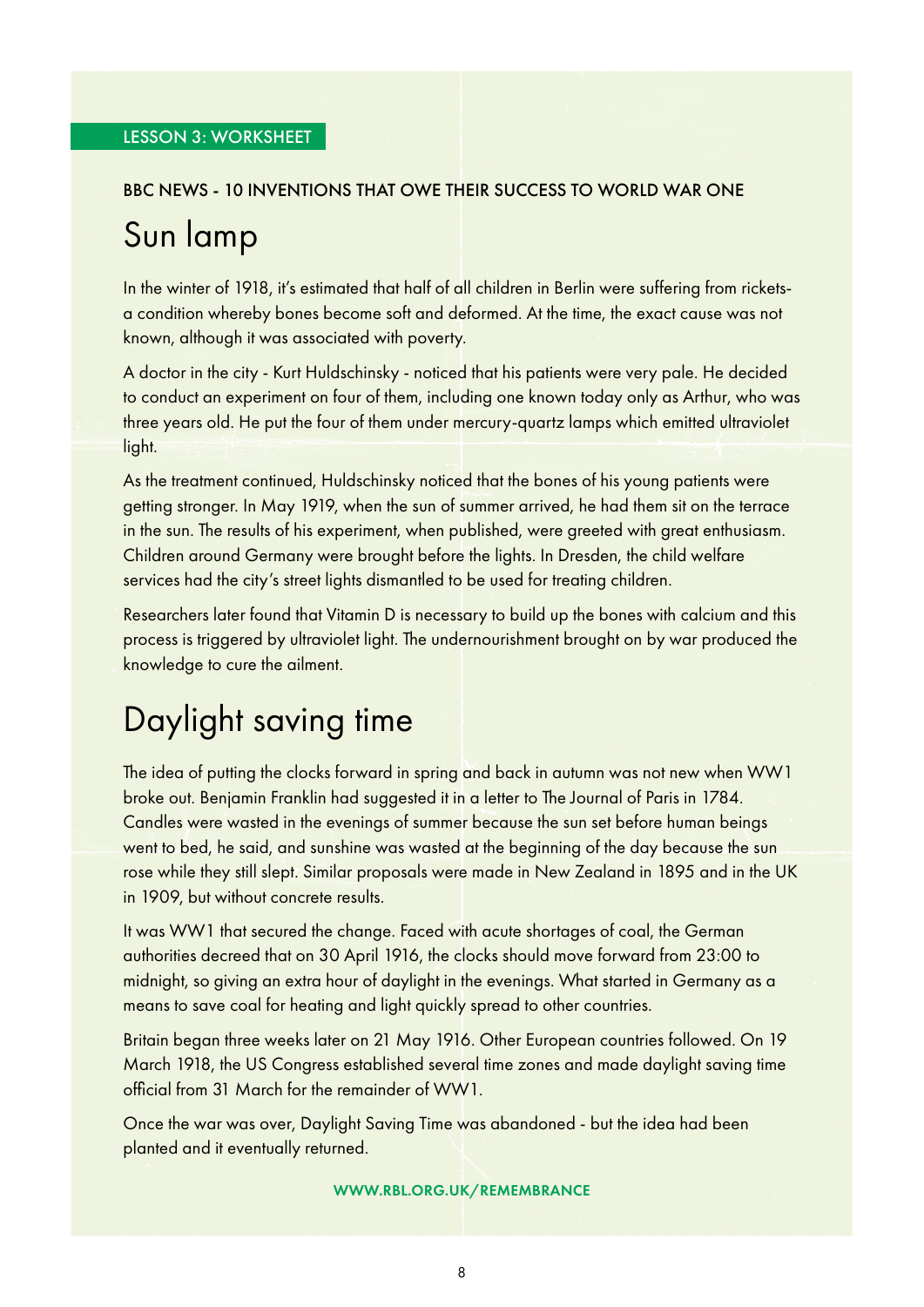#### LESSON 3: WORKSHEET

#### BBC NEWS - 10 INVENTIONS THAT OWE THEIR SUCCESS TO WORLD WAR ONE

### Tea bags

The tea bag was not invented to solve some wartime problem. By common consent, it was an American tea merchant who, in 1908, started sending tea in small bags to his customers. They, whether by accident or design, dropped the bags in water and the rest is history. So the industry says.

But a German company, Teekanne, did copy the idea in the war, and developed it, supplying troops with tea in similar cotton bags. They called them "tea bombs".

### The wristwatch

It is not true that wristwatches were invented specifically for World War One - but it is true that their use by men took off dramatically. After the war, they were the usual way to tell the time. But until the late 19th and early 20th Centuries, men who needed to know the time and who had the money to afford a watch, kept it in their pocket on a chain. Women, for some reason, were the trailblazers - Elizabeth I had a small clock she could strap to her arm.

But as timing in war became more important - so that artillery barrages, for example, could be synchronised - manufacturers developed watches which kept both hands free in the heat of battle. Wristwatches, in other words. Aviators also needed both hands free, so they too had to throw the old pocket watch overboard.

Mappin and Webb had developed a watch with the hole and handles for a strap for the Boer War and then boasted of how it had been useful at the Battle of Omdurman. But it was WW1 which really established the market. In particular, the "creeping barrage" meant that timing was everything. This was an interaction between artillery firing just ahead of infantry. Clearly, getting it wrong would be fatal for your own side. Distances were too great for signalling and timings too tight, and, anyway, signalling in plain view meant the enemy would see. Wristwatches were the answer.



The company H Williamson which made watches in Coventry recorded in the report of its 1916 annual general meeting: "It is said that one soldier in every four wears a wristlet watch, and the other three mean to get one as soon as they can."

Even one of today's iconic luxury watches goes back to WW1. Cartier's Tank Watch originated in 1917 when Louis Cartier, the French watchmaker, saw the new Renault tanks and modelled a watch on their shape.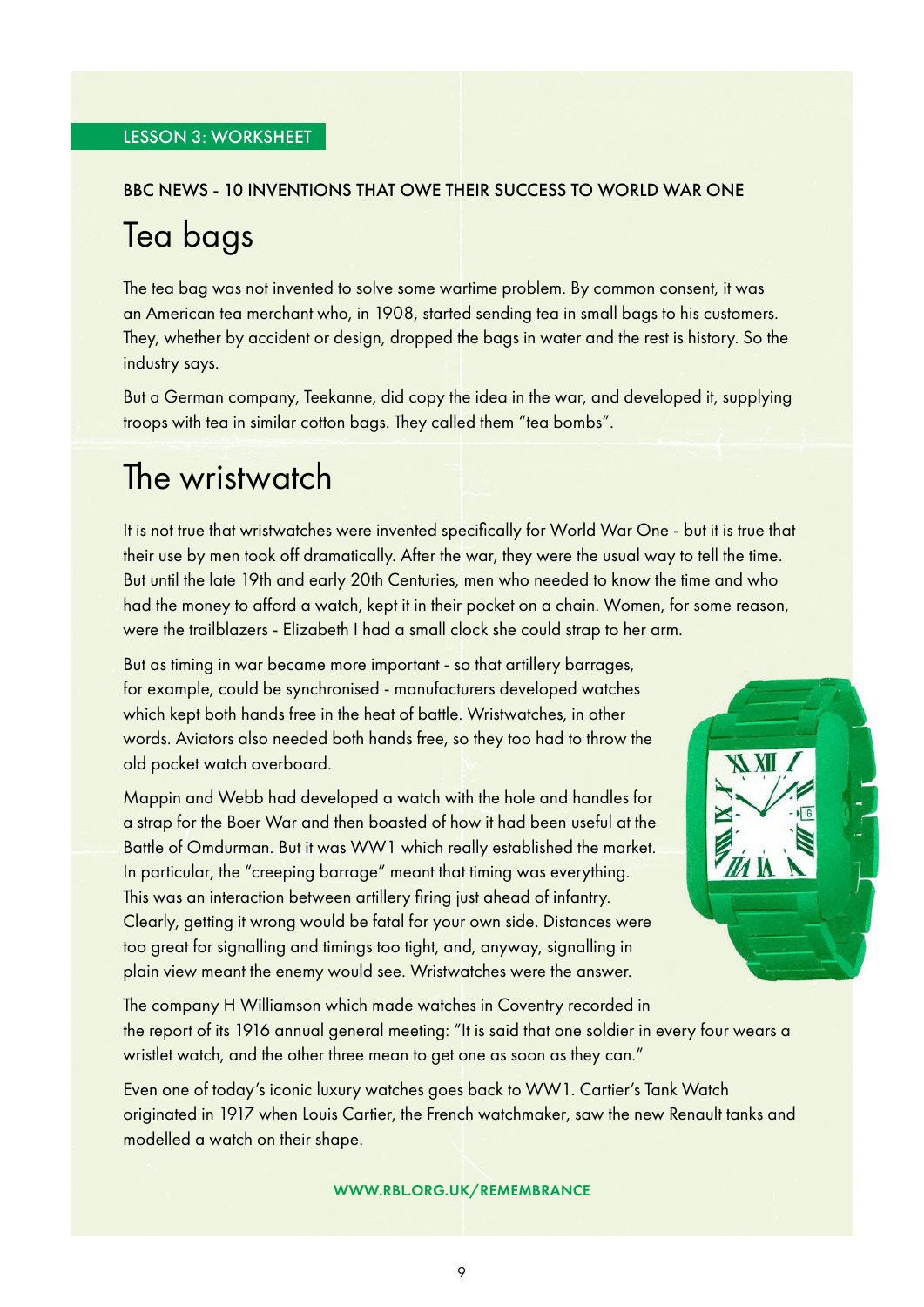#### BBC NEWS - 10 INVENTIONS THAT OWE THEIR SUCCESS TO WORLD WAR ONE

### Vegetarian sausages

Soy sausages were invented by Konrad Adenauer, the first German chancellor after World War Two.

During WW1, Adenauer was mayor of Cologne and as the British blockade of Germany began to bite, starvation set in badly in the city. Adenauer had an ingenious mind - an inventive mind - and researched ways of substituting available materials for scarce items, such as meat.

He began by using a mixture of rice-flour, barley and Romanian corn-flour to make bread, instead of using wheat. It all seemed to work until Romania entered the war and the supply of the corn flour dried up.

From this experimental bread, he turned to the search for a new sausage and came up with soy as the meatless ingredient. It was dubbed the Friedenswurst or "peace sausage". Adenauer applied for a patent with the Imperial Patent Office in Germany but was denied one. Apparently, it was contrary to German regulations about the proper content of a sausage - if it didn't contain meat it couldn't be a sausage.

Oddly, he had better luck with Britain, Germany's enemy at the time. King George V granted the soy sausage a patent on 26 June 1918.

Adenauer later invented an electrical gadget for killing insects, a sort of rotary apparatus to clear people out of the way of oncoming trams, and a light to go inside toasters. But none of them went into production. It is the soy sausage that was his longest-lasting contribution.

Vegetarians everywhere should raise a glass of bio-wine to toast the rather quiet chancellor of Germany for making their plates a bit more palatable.

## Zips

Ever since the middle of the 19th Century, various people had been working on combinations of hooks, clasps and eyes to find a smooth and convenient way to keep the cold out.

But it was Gideon Sundback, a Swedish-born emigrant to the US who mastered it. He became the head designer at the Universal Fastener Company and devised the "Hookless Fastener", with its slider which locked the two sets of teeth together. The US military incorporated them into uniforms and boots, particularly the Navy. After the war, civilians followed suit.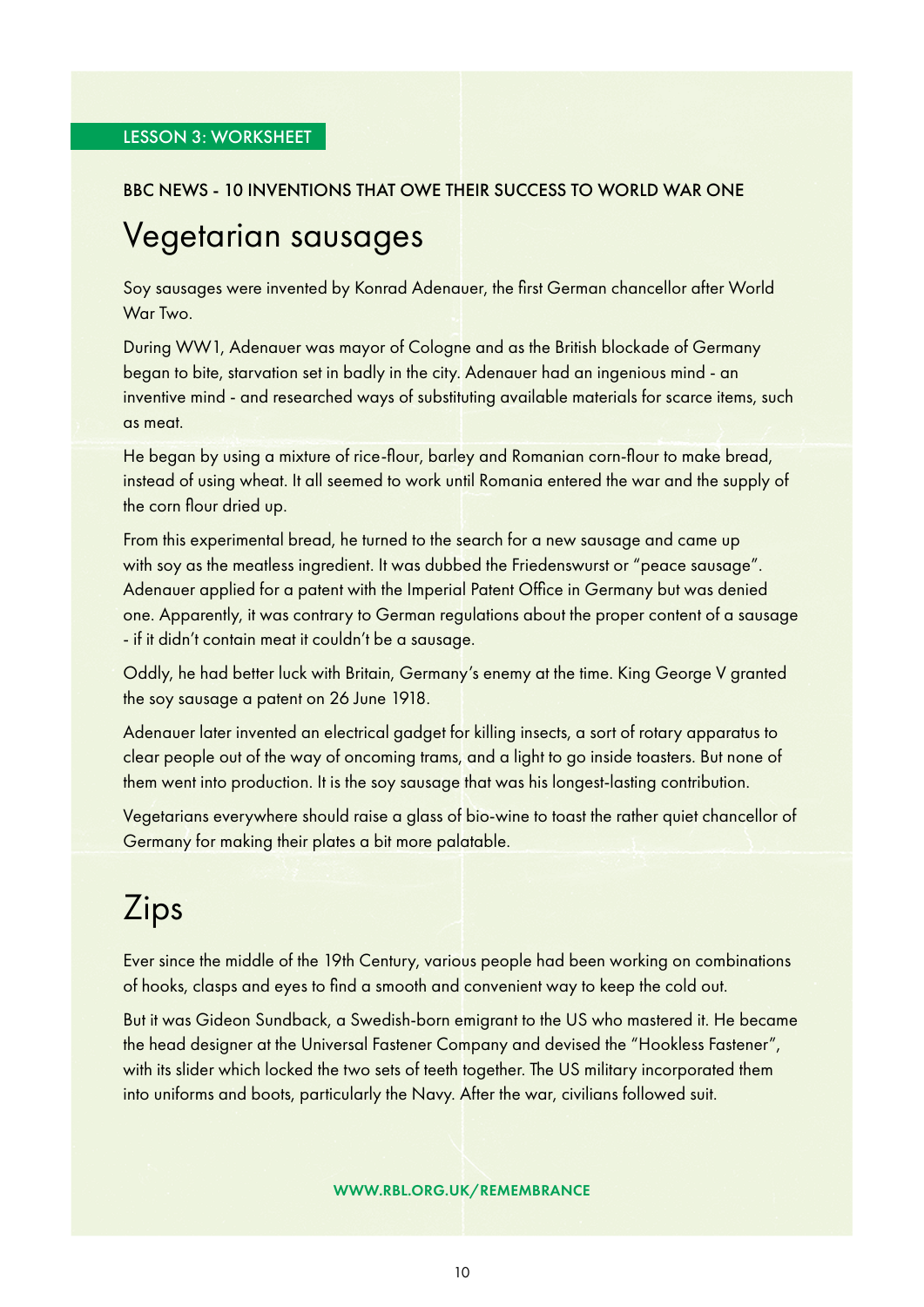#### LESSON 3: WORKSHEET

#### BBC NEWS - 10 INVENTIONS THAT OWE THEIR SUCCESS TO WORLD WAR ONE



We should thank Harry Brearley of Sheffield for steel which doesn't rust or corrode. As the city's archives put it: "In 1913, Harry Brearley of Sheffield developed what is widely regarded as the first 'rustless' or stainless steel - a product that revolutionised the metallurgy industry and became a major component of the modern world."

The British military was trying to find a better metal for guns. The problem was that barrels of guns were distorted over repeated firing by the friction and heat of bullets. Brearley, a metallurgist at a Sheffield firm, was asked to find harder alloys.

He examined the addition of chromium to steel, and legend has it that he threw away some of the results of his experiments as failures. They went literally on to the scrap heap - but Brearley noticed later that these discarded samples in the yard had not rusted.

He had discovered the secret of stainless steel. In WW1 it was used in some of the newfangled aero-engines - but it really came into its own as knives, forks, spoons and the innumerable medical instruments on which hospitals depend.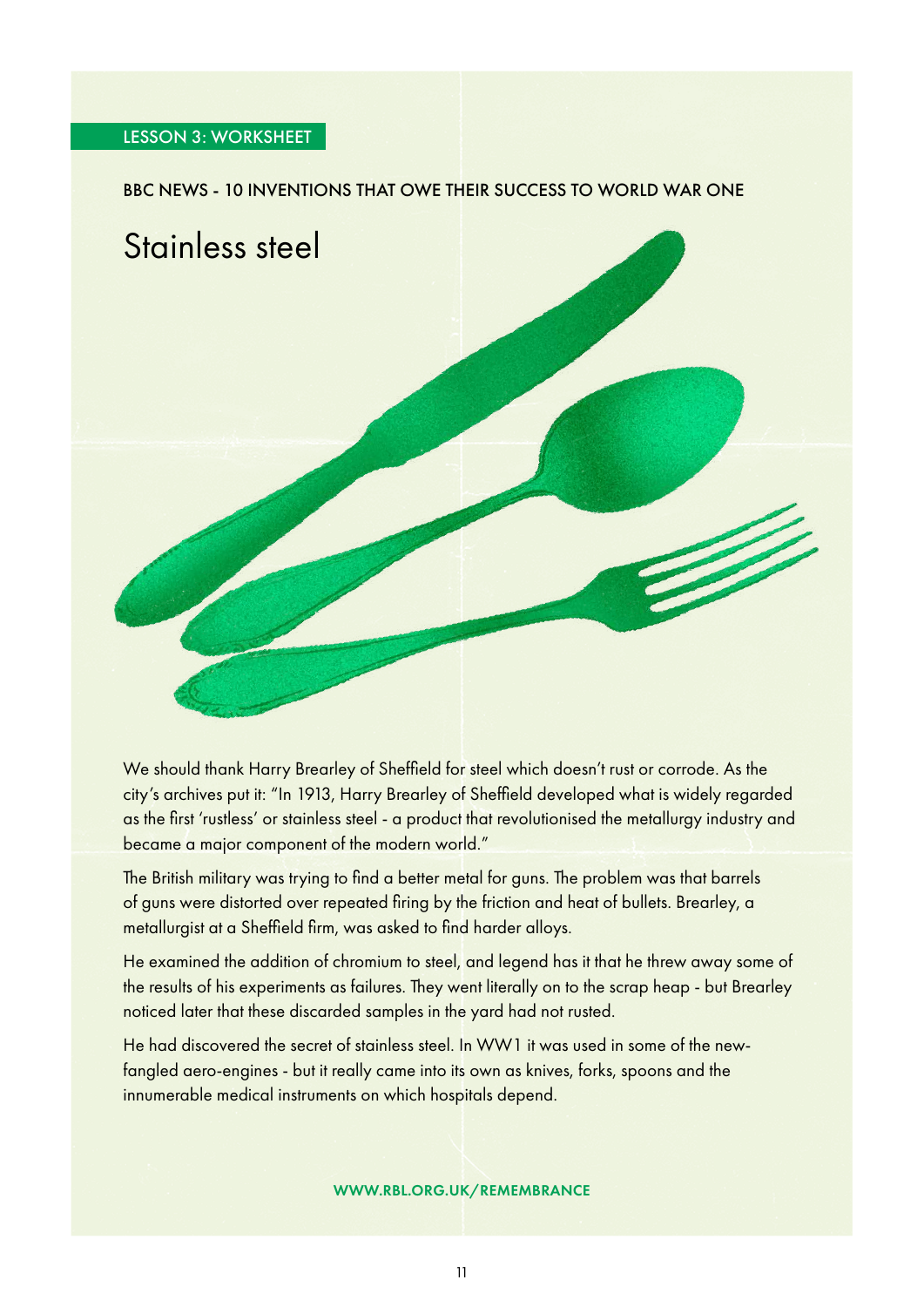#### INS THAT OWE THEIR SUCCESS TO WORLD WAR ONE LESSON 3: WORKSHEET

### Pilot communications



Before World War One, pilots had no way of talking to each other and to people on the ground.

At the start of the war, armies relied on cables to communicate, but these were often cut by artillery or tanks. Germans also found ways of tapping into British cable communications. Other means

of communication such as runners, flags, pigeons, lamps and dispatch riders were used but were found inadequate. Aviators relied on gestures and shouting. Something had to be done. Wireless was the answer.

Radio technology was available but had to be developed, and this happened during WW1 at Brooklands and later at Biggin Hill, according to Keith Thrower a specialist in this area of historical research.

By the end of 1916, the decisive steps forward had been made. "Earlier attempts to fit radio telephones in aircraft had been hampered by the highbackground noise from theaircraft's engine," writers Thrower in British Radio Valves: The Vintage Years - 1904-1925. "This problem was alleviated by the design of a helmet with built-in microphone and earphones to block much of the noise."

The way was open for civil aviation to take off after the war. Chocks away.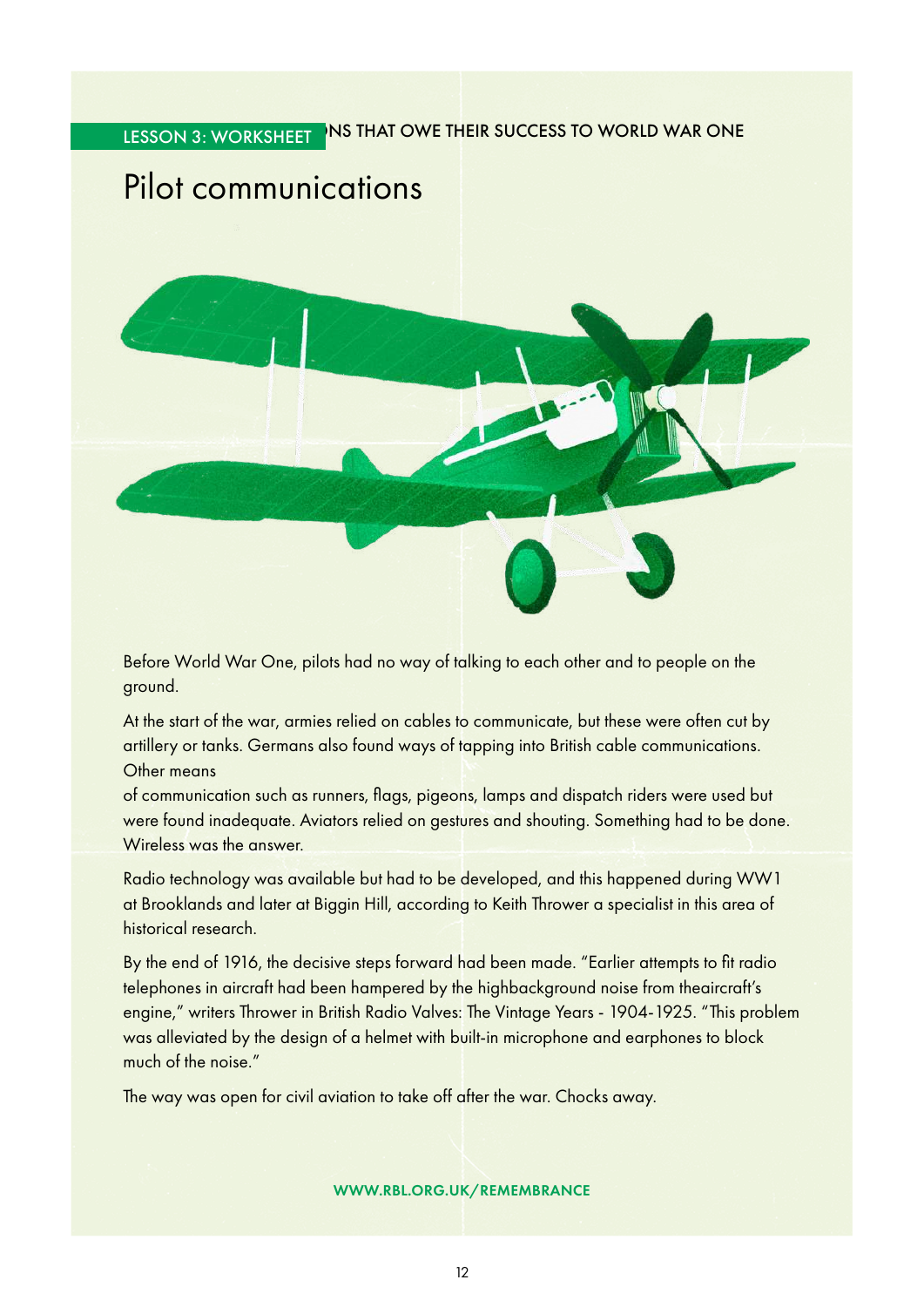#### LESSON 3: WORKSHEET

#### BBC NEWS - 10 INVENTIONS THAT OWE THEIR SUCCESS TO WORLD WAR ONE

The wounds inflicted on millions of soldiers drove the development of new medical techniques and inventions.



First World War blood transfusion apparatus.

#### Technological innovation

Innovations developed in the First World War had a massive impact on survival rates – such as the Thomas splint, named after pioneering Welsh surgeon Hugh Owen Thomas, which secured a broken leg. At the beginning of the war 80% of all soldiers with a broken femur died. By 1916, 80 % of soldiers with this injury survived.

#### Speed of treatment

Giving and storing blood

The British Army began the routine use of blood transfusion in treating wounded soldiers. Blood was transferred directly from one person to another. But it was a US Army doctor, Captain Oswald Robertson, who realised the need to stockpile blood before casualties arrived. He established the first blood bank on the Western Front in 1917, using sodium citrate to prevent the blood from coagulating and becoming unusable. Blood was kept on ice for up to 28 days and then transported to casualty clearing stations for use in life-saving surgery where it was needed most.



The Thomas splint introduced in 1916

From January 1915 the British military medical machine moved closer to the front line. Casualty clearing stations were now better equipped and, crucially, more surgeons were closer to the battlefield. There were now fewer delays in administering potentially life-saving treatment. Soldiers with wounds that would have been fatal were now more likely to survive.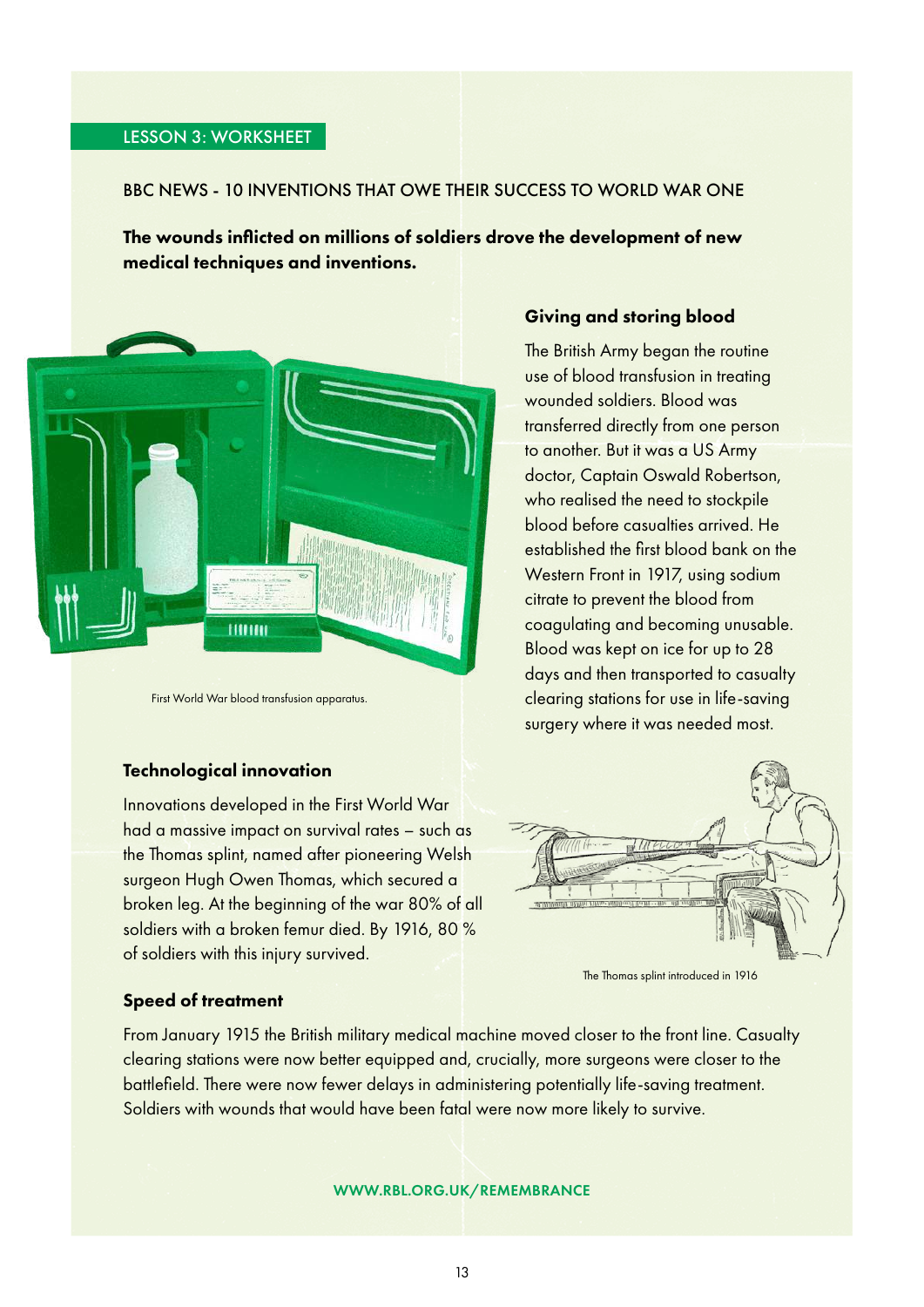#### LESSON 4: WORKSHEET

### Harry Brearley



Harry Brearley was born on 18 February 1871 in Sheffield. Like many children who grew up in the city, Harry was the son of a steelworker. When he left school at the age of twelve (leaving school at an early age to get a job was not uncommon in this age) he became a labourer at his father's steelworks. In later years he would be promoted to the post of general assistant in the company's chemical laboratory, where metals were turned into useful parts.

Harry worked hard at the lab but also studied at home and in evening classes, learning how to specialise in steel production techniques and chemical analysis. By his early thirties Harry had earned a good reputation in the industry.

#### Industrial change

All through the 19th century, Europe had seen a massive industrial transformation which

helped to bring about many new scientific inventions. Developments in metallurgy (the study of metals), chemistry and electricity led to new forms of explosives, made firearms more reliable and also made communication by telegraph possible.

It was in 1908, when two of Sheffield's biggest steelworks decided to jointly launch a new research laboratory, that Harry was asked to lead on the project. He went on to join Brown Bayley's Steel Works (also in Sheffield) and he became a director of the firm in 1925.

#### The science of war

Britain began manufacturing large quantities of weapons before WW1, but there was a problem when they were used in battle – the barrels of the guns eroded. As a prominent metalurgist, Harry began researching new steels which would not erode at high temperatures. He tried adding extra chromium to the steel to see if this would help preserve the barrel casing for longer.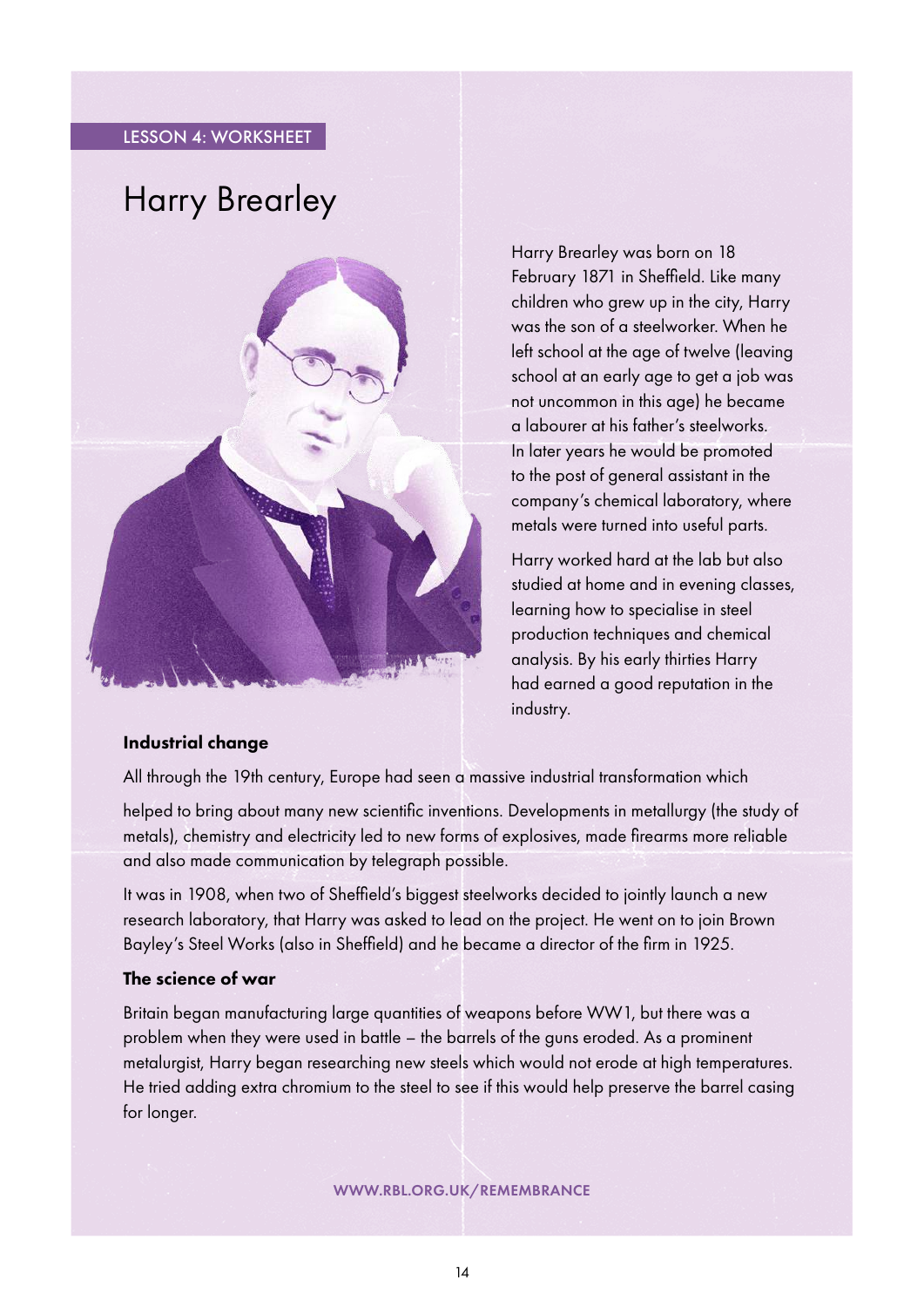### Harry Brearley

#### The accidental discovery

When at the testing stage, he discovered completely by accident that this new combination of traditional carbon steel and chromium was very resistant to chemical attack and he immediately named it 'rustless steel'. Being from Sheffield, 'The Steel City', Harry saw the potential for the new metal to be used in cutlery and household utensils.

Until now, household cutlery had been made from other metals, including silver. As well as making cutlery quite expensive, it also meant that all food that was eaten had an odd taste of metal that came with it.

Today you'll find lots of things around you made from stainless steel, like kitchen sinks, pots and pans, tools, medical equipment and even artwork – all because of Harry's accidental invention.

#### **Charity**

In 1941 Harry Brearley created a charity called The Freshgate Trust Foundation. The Foundation is a grant making charity, operating in Sheffield and South Yorkshire to help out people from 'modest' circumstances like Harry to experience travel, education, the arts and music.

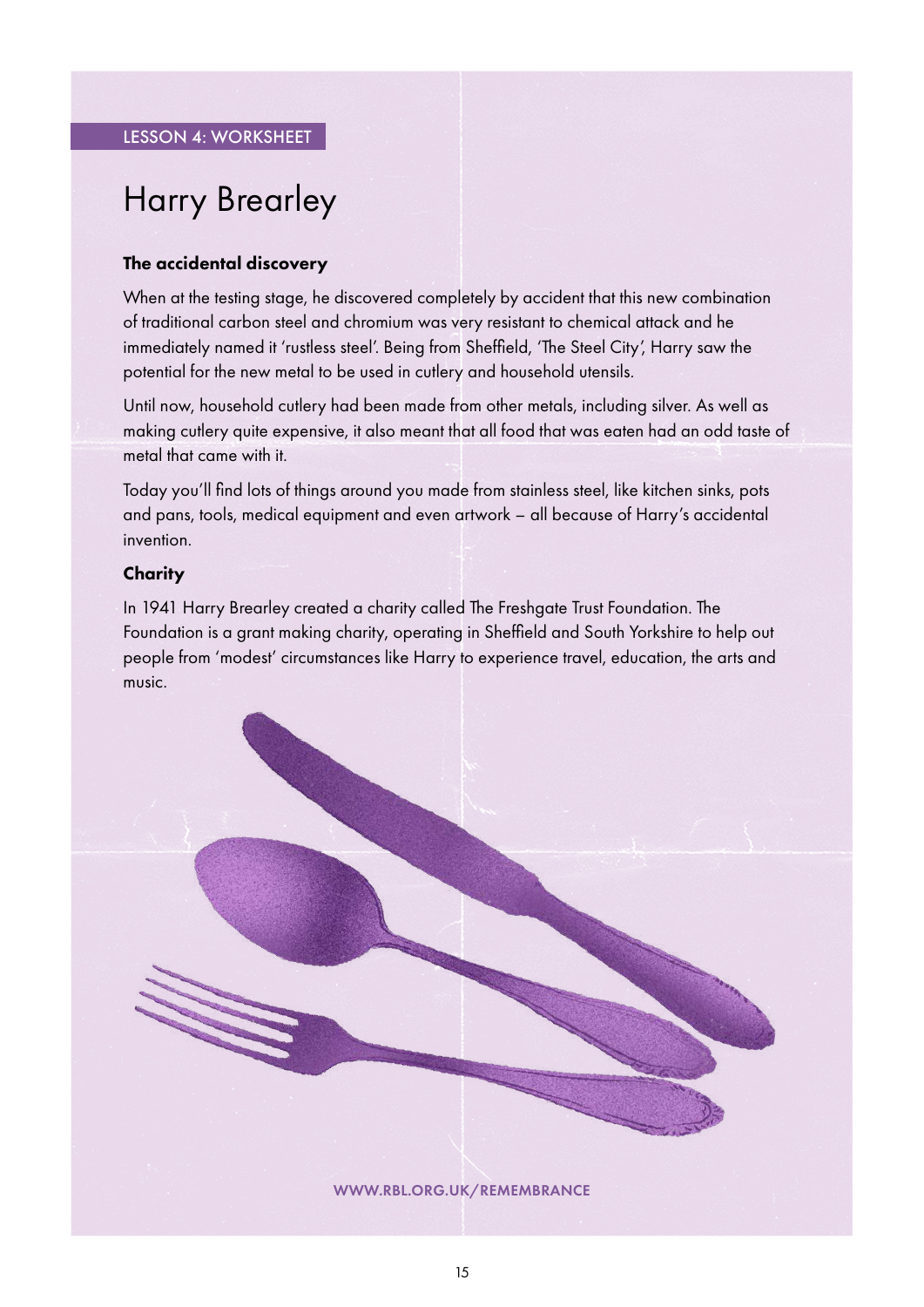### Harry's story (in his own words)

I never went looking to become a famous inventor. I really didn't. I mean - me! A young lad from Sheffield born into a family wi' only one room to live in on Spital Street. Son of a steelworker, leaving school at twelve. I 'ave no business being famous! All those years of being a cellar lad or a bottle washer - I never dreamed I'd ever come up wit summat that'd still be around and being used by so many years and years later. It's unbelievable!!

Rustless steel were summat that came about completely by accident. Oh sorry, we renamed it didn't we? It's stainless steel you know it as in't it? Yes. Stainless steel. My accidental legacy.

After all me years of training and going t'night school I'd become quite a metallurgist - that's someone who deals wi' experimenting on't metals and I'd got a good job leading a team at Firth Brown's researching for the army. It were never my intention to produce something for civilian populations - I were tasked wit' making gun barrels. They were corroding see? Wasting away. That were no good for anyone, so I were given the task of finding a way to make 'em last for longer.

I remember the day it happened dead clearly. It were a summer's day - 13 August 1913. I were working in me lab and like any good scientist I were testing the metal compound I'd just created. It were regular steel but I'd decided to add some chromium to the mix to see if that helped wi' problem of everything sticking t' gun barrels. Well! As I were polishing it ready for testing - I noticed something amazing! The chemicals I were using weren't leaving marks on't metal at all. It were dead shiny. Which is not normal for steel I can tell you!

Now I'm from Sheffield - the famous 'Steel City' and we've been making cutlery for years. You know - knives, forks and what not. I immediately thought. "Hold on - this is perfect. We can use this make all sorts of things". And we did. Knives, forks, spoons, pots, pans, kitchen sinks you name it - we made it from rustless...sorry stainless steel.

It transformed me life I can tell you - so much so that when I were much older -round about 1941 I think it were, I set up a charity foundation to help lads and girls from backgrounds like mine to be able to have the same chance I got given. I were really lucky - I got to live a life where I could afford to go and get an education, travel and appreciate the arts a bit. We called it 'Freshgate' cos you know, that's what some kids will need. A new gate to go through to get a fresh start. Clever eh?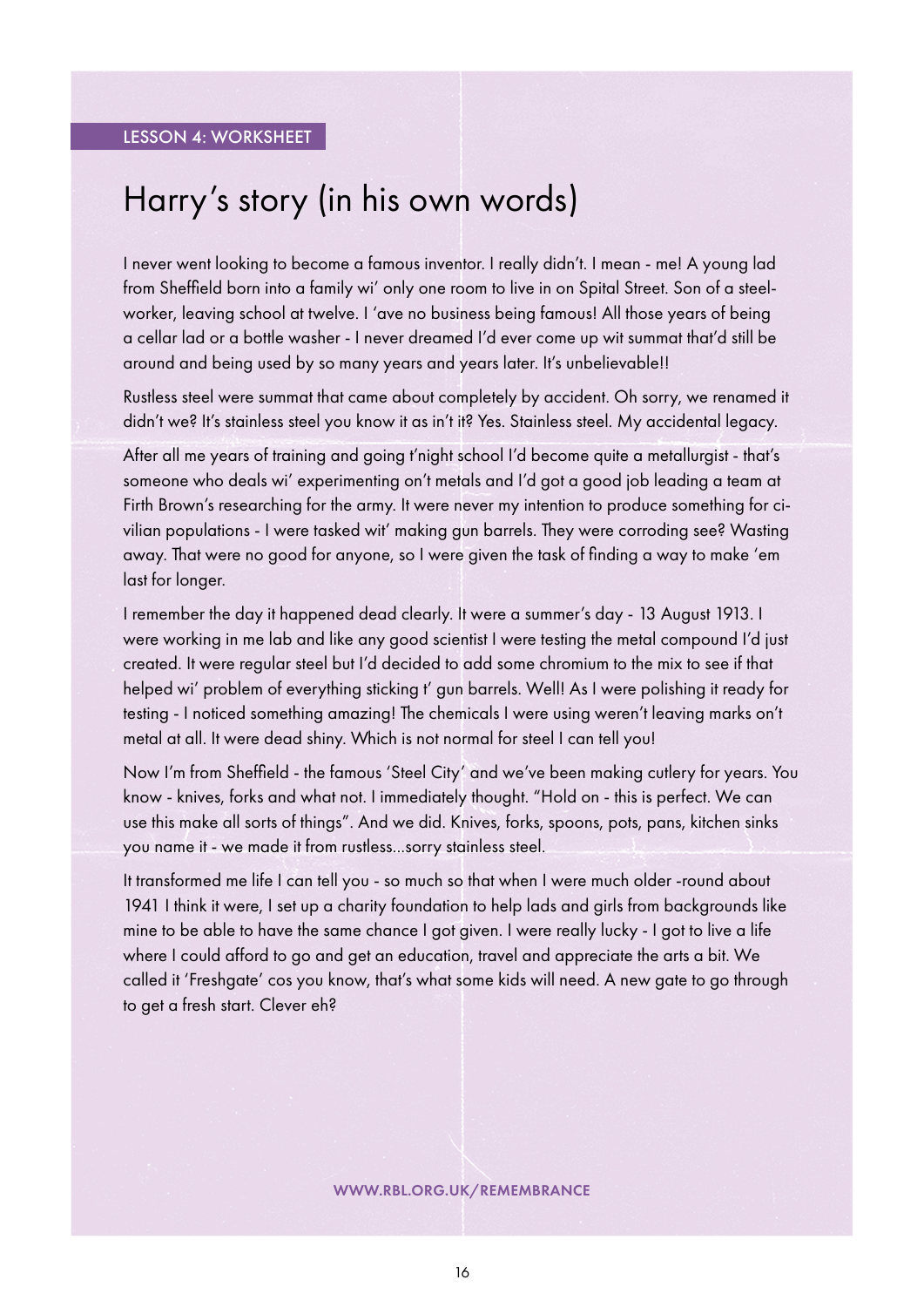### LESSON 4: WORKSHEET

|                                            | Reading comprehension | Harry's story (monologue) |
|--------------------------------------------|-----------------------|---------------------------|
| Harry's early life                         |                       |                           |
| Early work and<br>studies                  |                       |                           |
| Harry's early<br>work as a<br>metallurgist |                       |                           |
| The invention of<br>'rustless' steel       |                       |                           |
| Other uses of<br>stainless steel           |                       |                           |
| Harry's charity                            |                       |                           |
| WWW.RBL.ORG.UK/REMEMBRANCE                 |                       |                           |